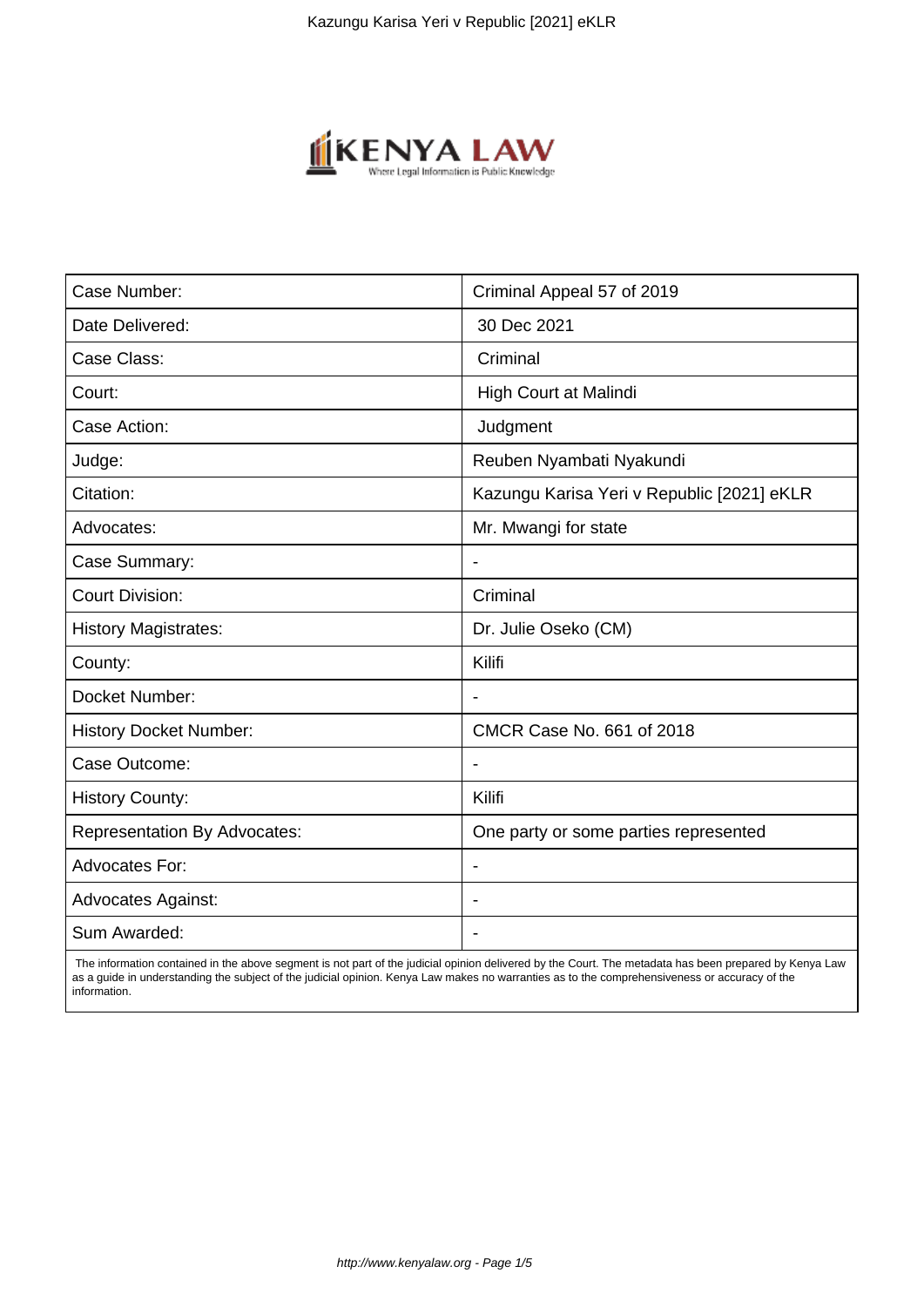### **REPUBLIC OF KENYA**

### **IN THE HIGH COURT OF KENYA**

## **AT MALINDI**

#### **CRIMINAL APPEAL NO. 57 OF 2019**

**KAZUNGU KARISA YERI…………………………….…………… APPELLANT**

### **VERSUS**

**REPUBLIC………...…………………………………………………RESPONDENT**

*(Being an appeal against the Judgment of the Chief Magistrate's Court at Malindi by Hon. Dr. Julie Oseko (CM) delivered on 30th May, 2019 in CMCR Case No. 661 of 2018)*

**CORAM: Hon. Justice Reuben Nyakundi**

**The Appellant in person**

**Mr. Mwangi for the State**

### **J U D G M E N T**

#### **Background**

1. The appellant Kazungu Karisa Yeri was charged with the offence of being in possession of a Wildlife Trophy Contrary to Section 95 of the Wildlife Conservation and Management Act, 2013 Laws of Kenya.

2. The particulars of the offence are that on the  $30<sup>th</sup>$  day of June, 2018 at around 1210 hrs at Kombeni, Lango Baya area within Kilifi County the appellant was found in possession of eight pieces of elephant tusks weighing 8.5. kilograms with a street value of Kshs.850,000/=. Without permit from the Director General of Kenya Wildlife Service.

3. The prosecution called four (11) witnesses in support of its case. The appellant gave a sworn testimony in his defence and did not call any witness. After considering the evidence, the trial Court convicted the appellant on the count as charged. Consequently, the appellant was sentenced to three (3) years imprisonment.

4. Dissatisfied with the trial Court's findings, the appellant appealed against both the conviction and sentence.

5. The prosecution's case was set out as per the evidence of **(PW1), (PW2), (PW3)** and **(PW4)** being Kenya Wildlife Service Rangers attached to the Malindi Marine Park.

6. The prosecution's case was opened by **Ranger Evans Kibet (PW1)** who testified that on 30.6.2018 they were at their offices when **Sergeant Maiyo** informed them that there was intelligence that at Kombeni in Lango Baya a man had elephant tusks he wanted to sell. That they took their vehicles on the road and he was the driver. He was with **Sergeant Maiyo** and **Ranger Nyabola** when they arrived at PCEA Church, Lango Baya **Sergeant Maiyo** telephoned the contact sealed to find out where he was and he was told that the man was at the junction of Kombeni and Lango Baya. That they proceeded to the junction where they found a man standing wearing jeans trousers and a white shirt. That the man was alone. The man approached them, greeted them and entered the car. That the man directed them to Ngomeni center and upon arrival he alighted and instructed them to wait for a few minutes and five (5) minutes later he came back carrying a sack on his back creamish in colour which was produced as exhibit **MFI – 1**. That in his hands he had a contact book produced as exhibit **MFI -2.**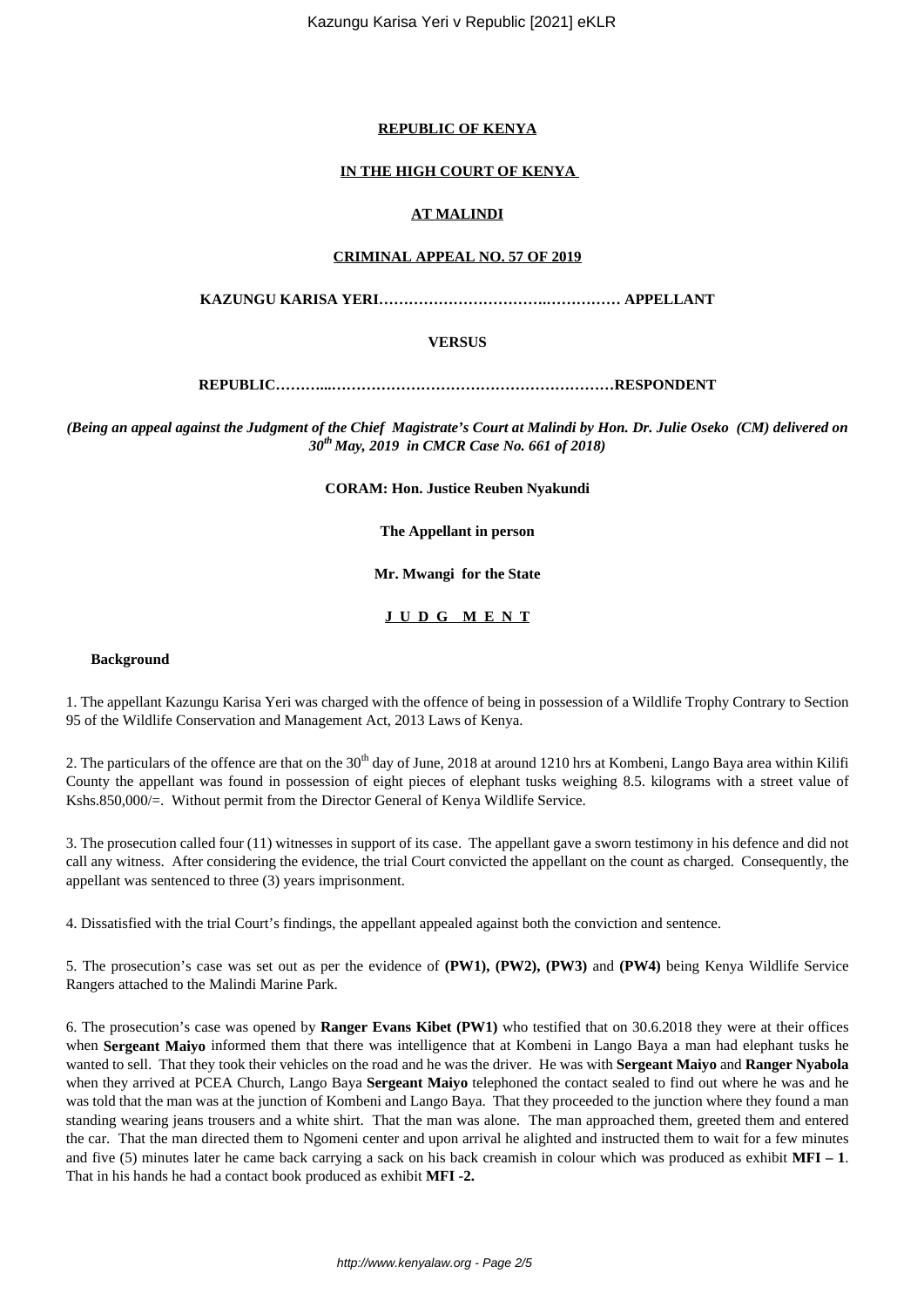7. That the man entered the car and they turned to return to Ngomeni where they stopped and **Corporal Nyabola** entered the car. They then identified themselves and told the man to open the luggage. That the man agreed and they saw those elephant tusks inside the cement bag. That inside the cement bag there was another bag produced as **MFI-3** which had I more tusk and 8 more tusks produced as exhibit **MFI-4.**

8. That they arrested the appellant who had no permit. An inventory produced as **MFI-5** was prepared which they all signed and the appellant too endorsed it with thumb print. They prepared a charged sheet produced as exhibit **MFI-6** and the tusks taken for analysis. The analysis report was produced as exhibit **MFI-7** confirming that they are elephant tusks. On cross-examination **(PW1)** admitted that they did not take any photographs at the time of arrest.

9. **(PW2) Jeremiah Poghon Kaito** a veterinary doctor by profession testified that he was for KWS, Tsavo East National Park. That he is a registered member of the Kenya Veterinary Board, Registration Number 1965. That on 11.10.2018 he was at his office when he was visited by **Ranger Isaac Nyabola** who came with exhibit marked as **MFI 1-4** to analyze if they were elephant tusks. That he made the same **B1-B8**.

10. That he proceeded to examine them and they were white edged due to curves and cracking. This was due to storage in dehydrating environment. That he examined them individually and his findings were that **B1-B8** were all genuine elephant tusks. That he wrote and signed the report produced as exhibit **MFI-7**.

11. **PW3 Sergeant Geoffrey Kimaiyo** testified that on 30.5.2018 he was on duty when he received information that one **Kazungu Yeri** had elephant tusks and he was looking for a market. That they proceeded to Lango Baya area as he had spoken with on phone leading them to where he was. That they met him near PEFA church where he brought luggage in the car and upon inspection of the said luggage **Ranger Nyabola** found that they were elephant tusks. The same were recovered and marked as exhibit **MFI 1-4**. That they had agreed to buy the tusks for Kshs.2,000,000/=. That they prepared an inventory marked as exhibit **MFI-3** and the exhibits were taken for analysis and a reported was prepared and produced as exhibit MFI-7. On cross-examination **(PW3)** admitted that he did not take the appellants picture at the time of arrest.

12. **PW4 Ranger Isaac Nyabola** testified that on 30.6.2018 he was on duty when their in-charge told them that there was someone at Lango Baya selling elephant tusks. That they organized an operation and on board was **Sergeant Maiyo, Ranger Kibet** and **Ranger Nyabola**. That upon arrival at Ngomeni PEFA Church **(PW4)** alighted and his colleagues went ahead to met the seller. That after some time the vehicle returned and in it was the appellant. That **(PW4)** opened the said vehicle's boot where he found items produced as exhibit **MFI 1-4.** That **(PW4)** identified himself and asked the appellant whether he had a permit. The appellant did not have a permit. That **(PW4)** arrested and charged and the tusks were taken for expert analysis and their result returned positive as shown by exhibit produced as **MFI-7.** On cross-examination **(PW4)** admitted that he was not at the scene of arrest.

13. The appellant denied committing the offence alleged. In his sworn testimony in Court, he stated that on the material date he went to work and met a stranger who asked him where he was headed. That he informed the stranger that he was going to work and the stranger informed him that he had a luggage he had hidden somewhere he wanted the appellant to help him carry to the road. That the appellant accompanied him to where the luggage was hidden and he showed him a sack that the appellant did not know of its contents. That the appellant touched it and it felt like cassava. That the appellant and the stranger agreed and the appellant carries the luggage to the road. That 2km or so the appellant asked the stranger to pay him Kshs.400/= and he was instructed to wait that a vehicle was coming to collect the luggage.

14. That the appellant waited and a probox came with three people inside and the appellant loaded the luggage in the boot. That the occupants of the said vehicle spoke with stranger who produced money and later showed the appellant Kshs.1,000/= and asked him to wait for change. That the appellant agreed and entered the said vehicle. That the vehicle was driven towards shops and the owner of the luggage alighted. That when the appellant wanted to alight the people in the vehicle produced guns and ordered him not to move. That they ordered the appellant to close his eyes or otherwise he would be killed. That when the appellant opened his eyes they were at the marine park and the luggage was removed and inside were elephant tusks. That the appellant was informed he would be charged and was compelled to take photos with the tusks. That the appellant was further coerced into signing the occurrence book at the police station. The appellant denied knowing the luggage was tusks.

15. This is a first appeal and this Court has a duty to re-consider a re-evaluate the evidence afresh and arrive at its own independent conclusion. An allowance must always be made since this Court did not, unlike the trial Court see and hear the witnesses.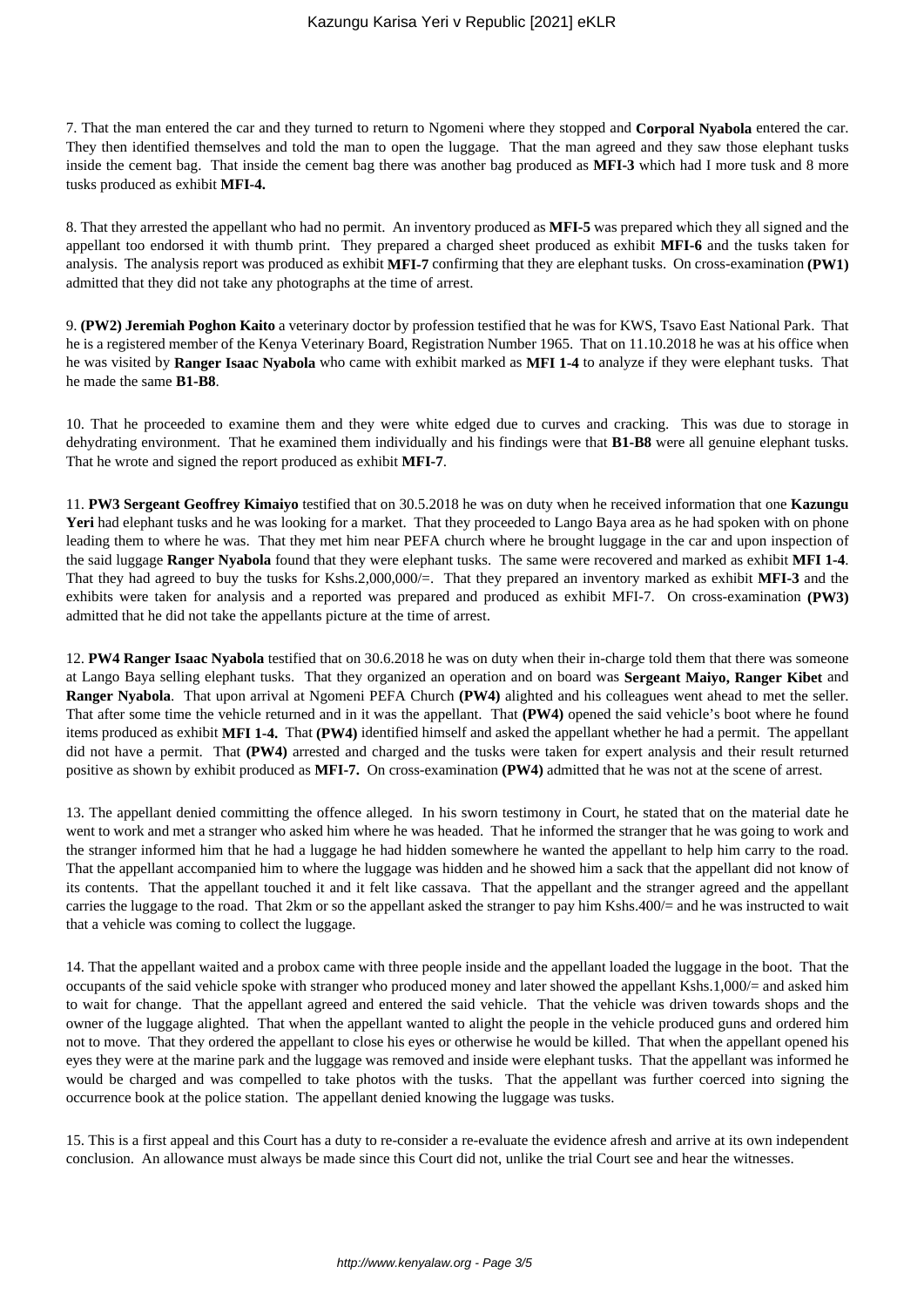16. See **Okeno v R {1972} EA 32** and **Joseph Njuguna Mwaura & Others v R eKLR, Criminal Appeal No. 5 of 2008.**

17. The Court of Appeal in the case of **Patrick & Another v Republic {2005} 2 KLR 162** stated thus:

*"3. An appellant on a first appeal is entitled to expect the evidence as a whole to be submitted to a fresh and exhaustive examination and to the appellate Court's won decision on the evidence. It is not the function of first appellate court merely to scrutinize the evidence to see if there was some evidence to support the lower court's findings and conclusions; it must make its own findings and draw its own conclusion."*

18. I have considered the evidence on record and the only issue I find needs to be determined is;

(i). Whether this was a case of entrapment"

19. What is entrapment" The dictionary defines "entrapment" as;

*"The action of tricking someone into committing a crime in order to secure their prosecution."*

The Black's Law Dictionary Ninth Edition at page 612 defines it as follows:

*"1. A law-enforcement officers or government agent's inducement of a person to commit a crime, by means of fraud or undue persuasion, in an attempt to later bring a criminal prosecution against that person.*

*2. The affirmative defence of having been so induced. To establish entrapment (in most states) the defendant must show that he or she would not have not committed the crime but for the fraud or undue persuasion…..."*

20. The High Court in **Mohamed Koriow Nur v Attorney General {2011} eKLR** relying on **R v Mack {1988} 2 S.C.R. 903** dealt with entrapment as follows:

*Entrapment occurs when (a) the authorities provide a person with an opportunity to commit an offence without acting on a reasonable suspicion that this person is already engaged in criminal activity or pursuant to a bona fide inquiry, and (b) although having such a reasonable suspicion or acting in the course of a bona fide inquiry, they go beyond providing an opportunity and include the commission of an offence …… As far as possible, an objective assessment of the conduct of the police and their agents is required. The predisposition, or the past, present or suspected criminal activity of the accused, is relevant only as part of the determination of whether the provision of an opportunity by the authorities to the accused to commit the offence was justifiable. Further, there must be sufficient connection between the accused's past conduct and the provision of an opportunity, since otherwise the police suspicion will not be reasonable….*

21. Entrapment, therefore, involves a scheme by investigators to induce someone into committing a crime and then use that evidence to prosecute the person. *See Lydia Lubanga v Inspector General of Police & 4 others {2016} eKLR, "where it was stated that ………. Entrapment ought to be distinguished from instances where investigators use legitimate undercover investigation as accepted methods of police investigation."*

22. The **English House of Lords in R v Loosey {2001} UKHL** distinguished entrapment from the limits of acceptable police conduct and investigations in the following words:-

*As already noted, the judicial response to entrapment is based on the need to uphold the rule of law. A defendant is excused, not because he is less culpable, although he may be, but because the police have behaved improperly. Police conduct which brings about, to use the catch-phrase, state-created crime is unacceptable and improper. To prosecute in such circumstances would be an affront to the public conscience, to borrow the language of Lord Steyn in R v Latif {1996} 1 WLR 104, 112. In a very broad sense of word, such a prosecution would not be fair.*

*But what is meant by 'state-created crime'" What is the legal concept underlying oft-repeated expressions such as lure, incite, or instigate" What is the distinction, of relevance in the commission of a crime, which these phrases are seeking to draw" If an*